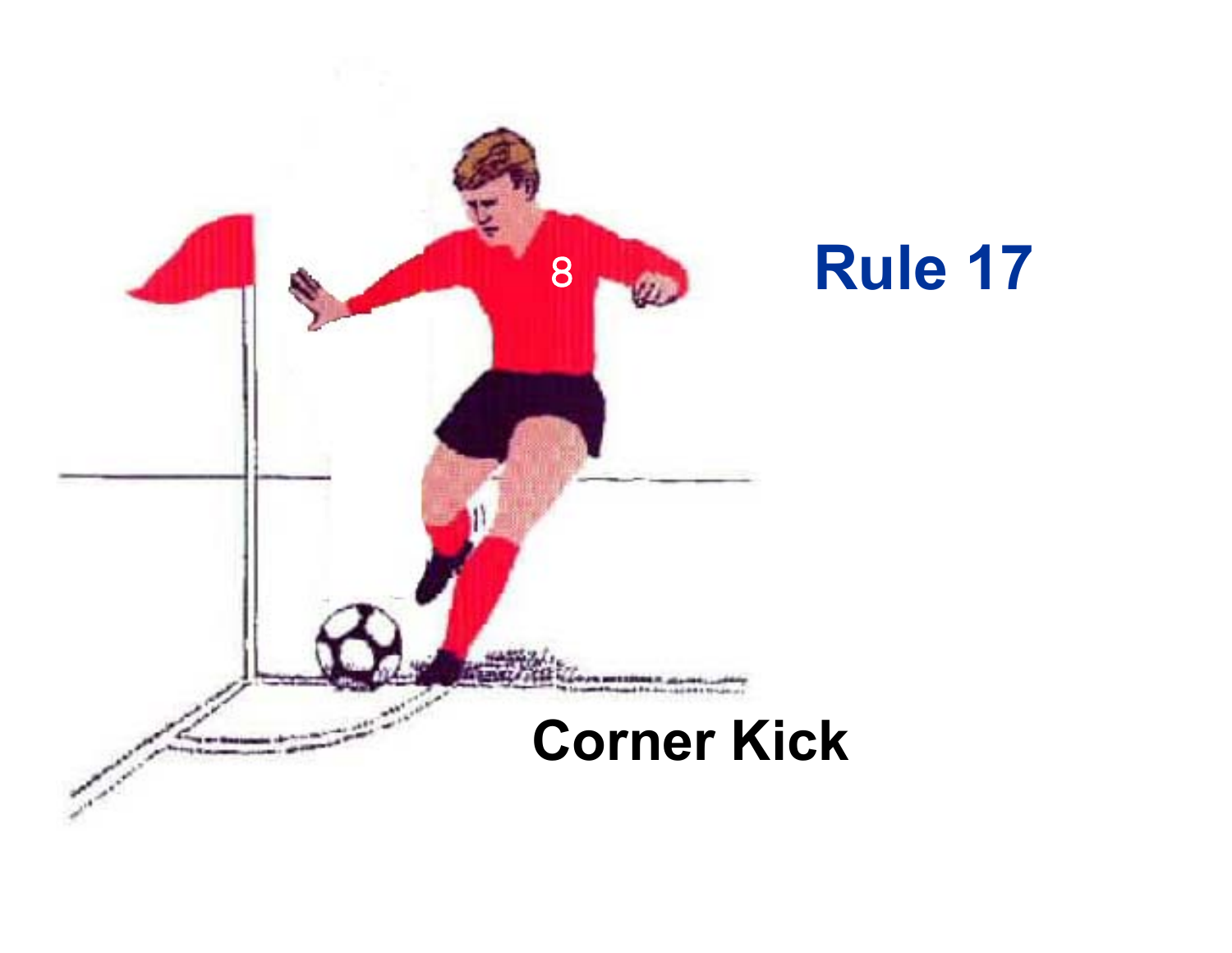# **6 TOPICS**

- $\mathbf y$  Definition of a corner kick
- $\mathbf y$  Where corner kick is taken
- $\mathbf y$  Ball placement
- ❖ Encroachment
- $\mathbf y$  Additional points
- ❖ Dangers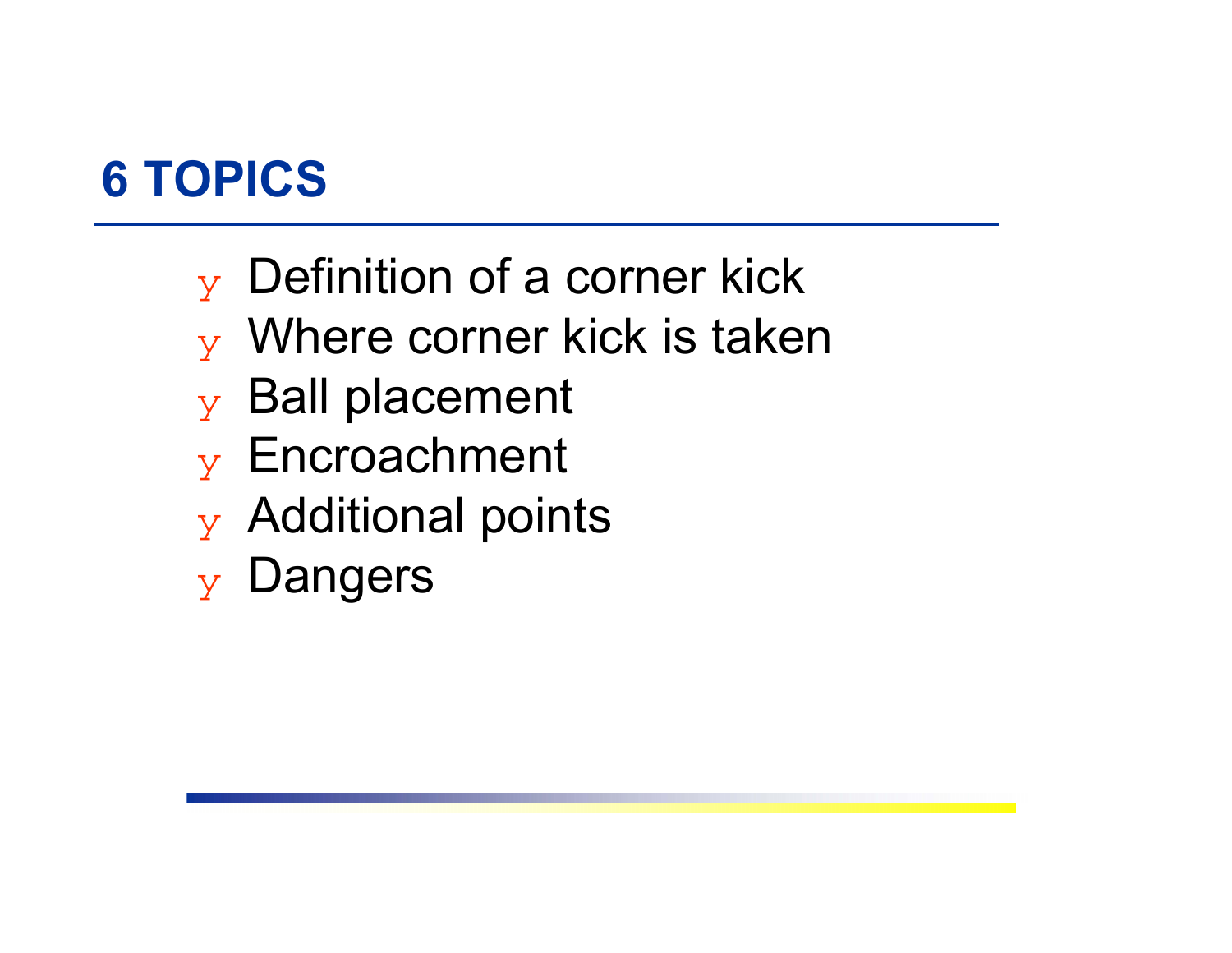# **DEFINITION**

- A corner kick is awarded when the whole ball has:
- $\mathbf y$  Crossed the goal line in the air or on the ground
- $\mathbf y$  Was last touched by a defender
- $\mathbf y$  A goal was not scored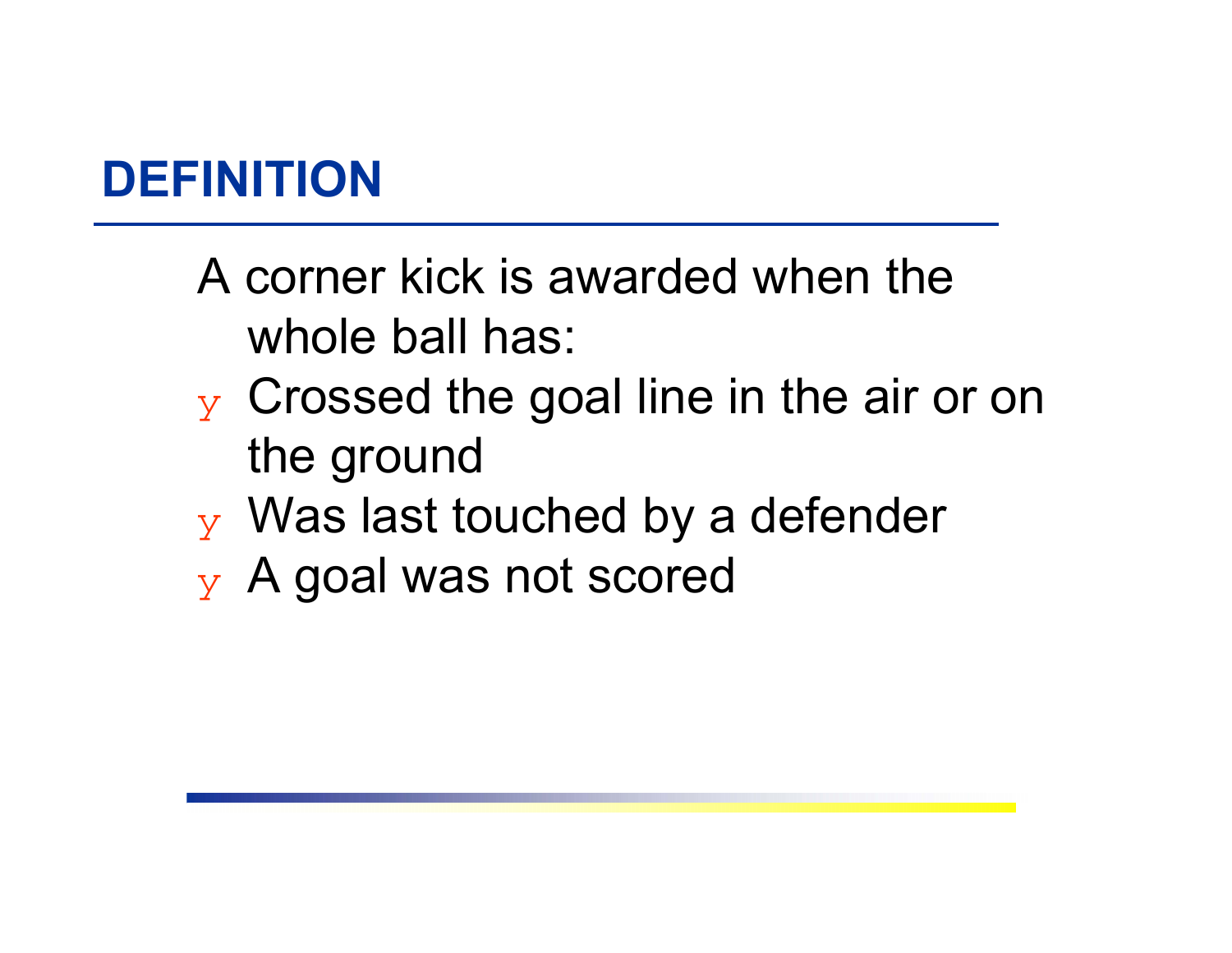

# **The corner kick is taken from the quarter-circle at the nearest corner to where the ball crossed the goal line.**

# **Corner flagpost shall** *not* **be removed**

# **ormoved from a vertical position**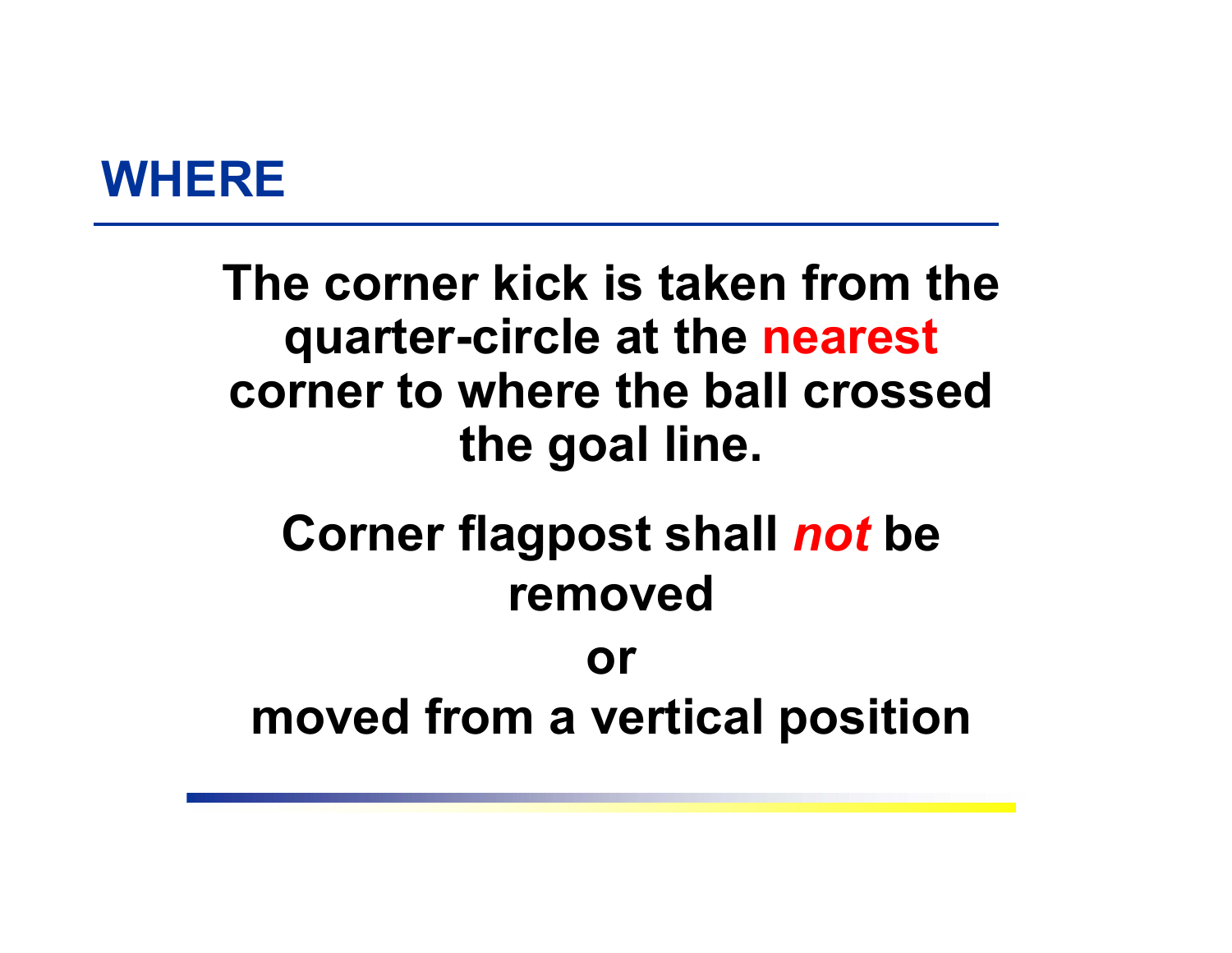### **PLACEMENT**

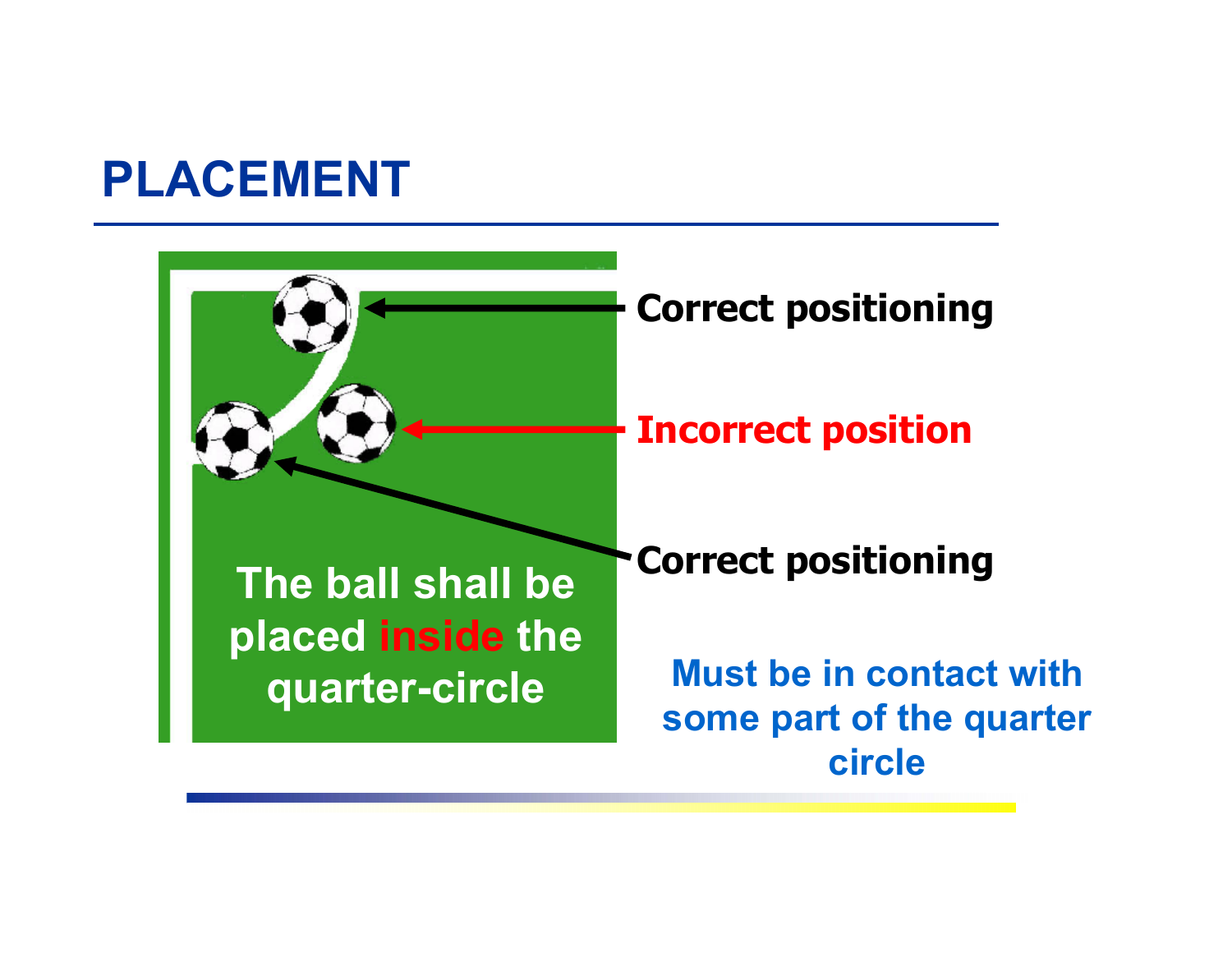### **ENCROACHMENT**



**Opponents shall retire 10 yards away from**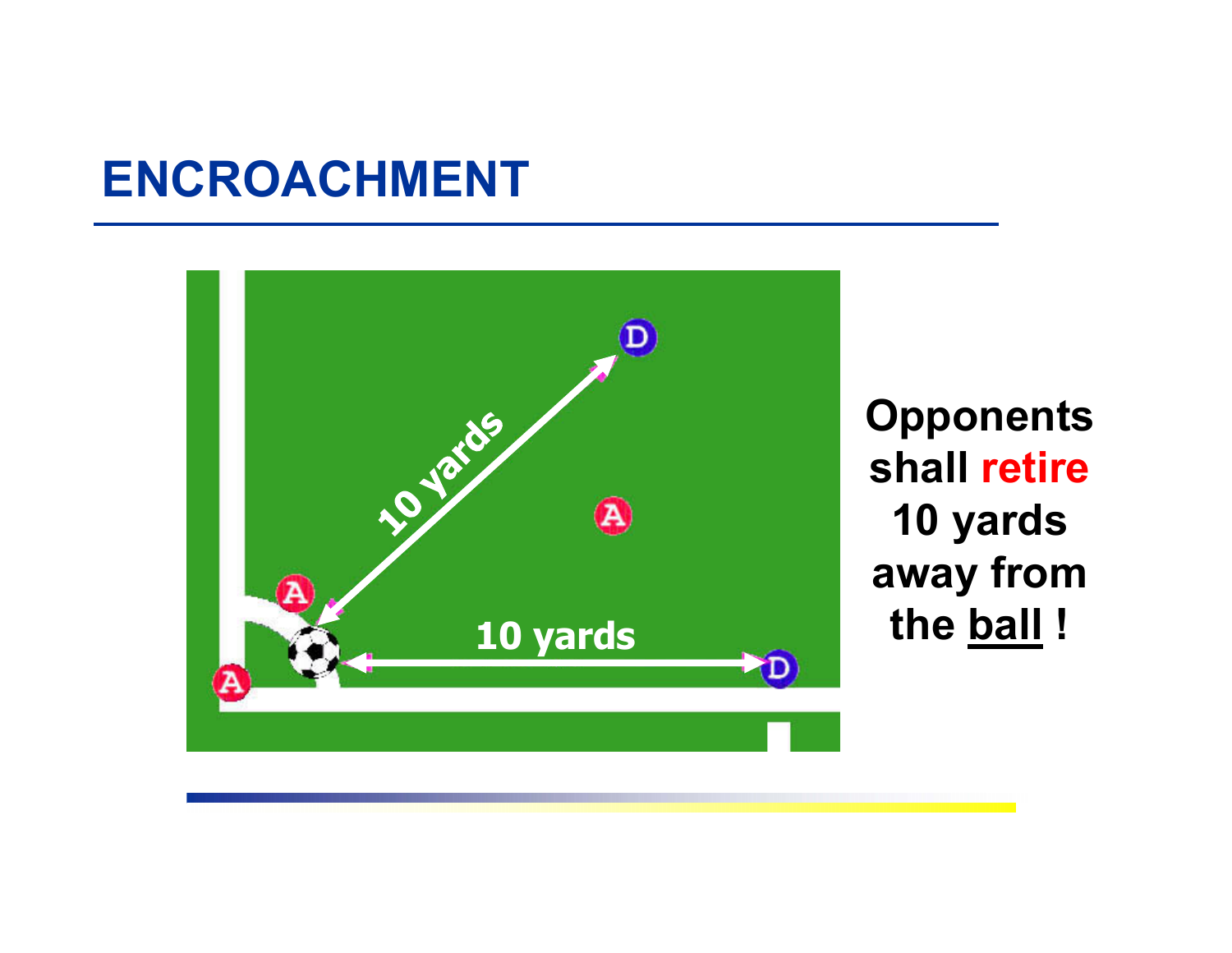# **ADDITIONAL POINTS**

- $\mathbf y$  Kicker may not "double touch" the ball
- $\mathbf y$  A goal may be scored directly from a corner kick
- $\mathbf y$  May not declare a player offside who receives the ball directly from a corner kick